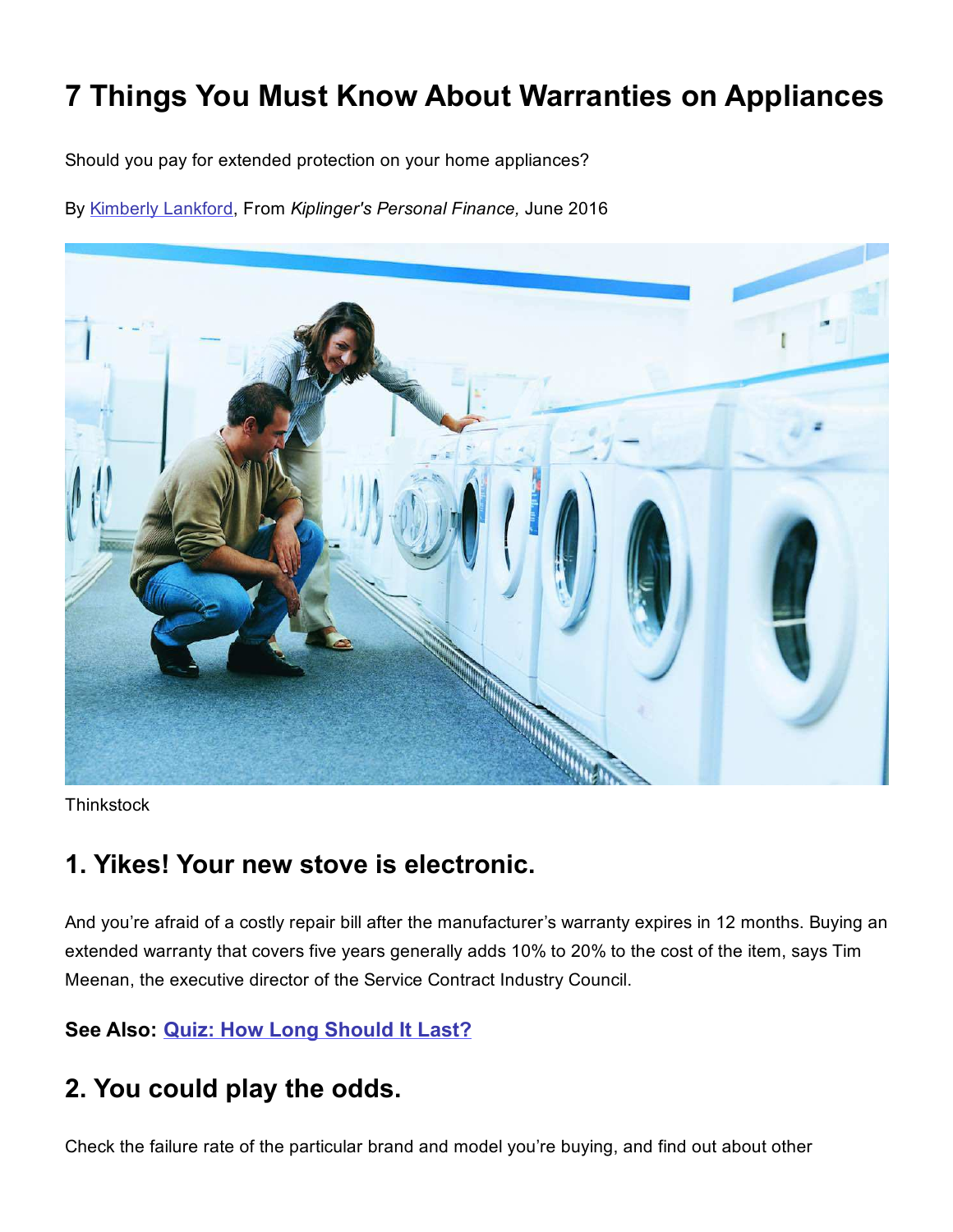consumers' experiences. "The vast majority of major home appliances don't break," says Celia Lehrman, deputy home editor for *Consumer Reports*, which continues to be critical of extended warranties. In its annual survey, only 17% of gas ranges needed repairs, with a median repair cost of \$187. Refrigerators with bottom freezers needed repairs 21% of the time, with a median repair cost of \$216; 31% of side-by-side refrigerators needed repairs, with a median repair cost of \$194. Even if you have a glitch, it may be diagnosed without summoning a technician by reporting a code or using a [smartphone app](http://www.betterworld.com/pro-android-media-id-9781430232674.aspx)

Advertisement

.

#### 3. You may already be covered.

Many Visa, MasterCard, Discover and American Express cards double a manufacturer's warranty of up to 12 months, and cover repairs or replacement up to \$10,000 for products purchased with their cards, says Matt Schulz, of [CreditCards.com](http://creditcards.com/) (see the list on its website for details). Hold on to your credit card statement as well as the original receipt.

Advertisement

#### 4. Ask who does the work.

Sears uses its own technicians, but most other warranty programs contract with local repair people. "Whenever I look at highly rated repair businesses, none of them participate in these programs," says Kevin Brasler, executive editor of Checkbook.org, which rates service providers.

## 5. Check out the upstarts.

Several new online providers, such as **Protect Your Bubble, [SquareTrade](http://squaretrade.com/) and [Upsie](http://upsie.com/)**, charge less for extended warranties. SquareTrade's five-year warranty on a \$1,700 refrigerator is \$299—less than half the cost of a retailer's extended warranty. SquareTrade also just started offering a program in conjunction with Costco.com. Costco provides a two-year warranty for many products purchased in its stores or on its website. SquareTrade will extend the two-year warranty to five years for \$100 for appliances costing from \$1,000 to \$2,000, and \$120 for items costing more than \$2,000.

#### Advertisement

## 6. You can change your mind.

Sears gives you up to 15 days after you buy an item to add its extended warranty. SquareTrade gives